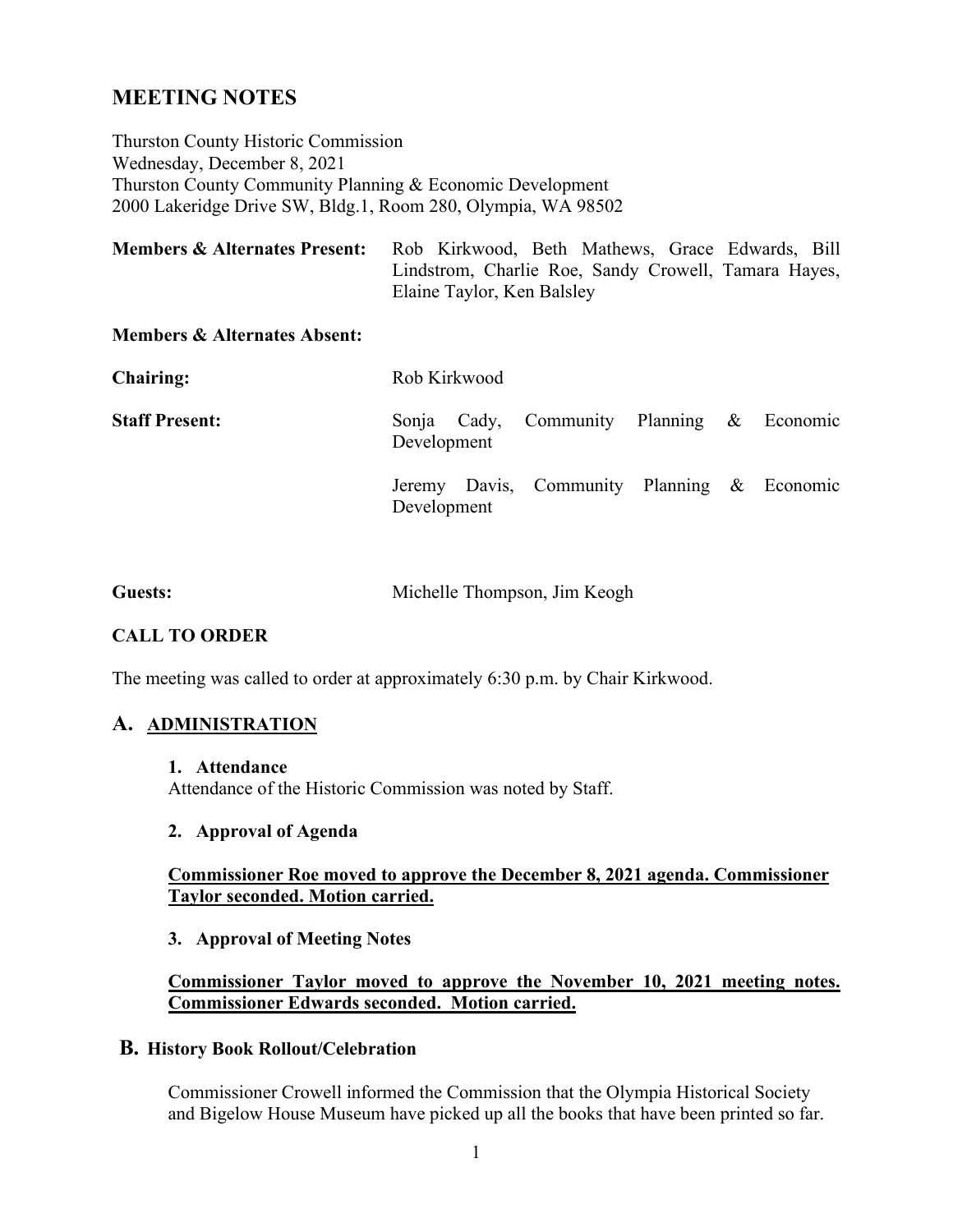The Tribes have picked up their books as well as the owners of the Gates Community School, who have invited the members to visit the school to see some of the work that has been done with Heritage Grant funds.

The subcommittee is planning a promotional book signing event with 4 of authors and editors of the book on January 15, 2021, tentatively scheduled at the Olympia Center. The subcommittee will need to submit a budget to the County as soon as possible for approval of refreshments from the County Manager. The Olympia Center rental fee is \$300 with a \$150 deposit. Staff will check with the budget office regarding the timing of billing of Historic Preservation funds in 2021 and 2022 for the deposit and event in January.

Discussions continued about the 2022 book printing and gifting books to Commission members. The books have all been granted to OHS and they will need to approve the gifting of any books.

#### **Commissioner Hayes made a motion to spend \$600 on the historic book promotion on January 15, 2021. Commissioner Lindstrom seconded. Motion carried.**

#### **C. Special Tax Valuation Training**

The County's Certified Local Government Coordinator, Michelle Thompson, presented an educational PowerPoint training on Special Tax Valuation. Ms. Thompson outlined the roles of the Applicant, Assessor, and Local Review Board. She also stressed the importance of thoroughly documenting the historic features of a property when it is placed on the Historic Register. This helps when doing design reviews and special tax valuation reviews.

#### **D. Lucas Harding Special Tax Valuation Report**

The property owner of the Lucas Harding Residence submitted a Special Tax Valuation application on November 10, 2021. Staff worked with the CLG coordinator, Assessor's Office, and Applicant. Because of the short timeline staff was not able to get the Committee/Staff Report to the Commission members until the morning of the meeting. The group discussed the application and what the next process would be. Several members requested to postpone making any decision to allow more time to review the report, gain a better understanding of the next steps, familiarize themselves with the Special Valuation Agreement between the Commission and Applicant, and meet with the Applicant to review the Agreement. They would also like to ensure that the Assessor has reviewed the work invoices and confirm that the rehabilitation costs were 25% of the property's value. Most of the Commission would like to make a decision on this application before the end of the year. Staff will speak with legal about the Special Valuation Agreement and timeline, if this can be sorted by the end of the year the Commission agreed to schedule a special meeting with a minimum of Five Commission members to ensure a quorum. Staff and the subcommittee will also work with the applicant and request additional photos of the exterior and a summary of the work done.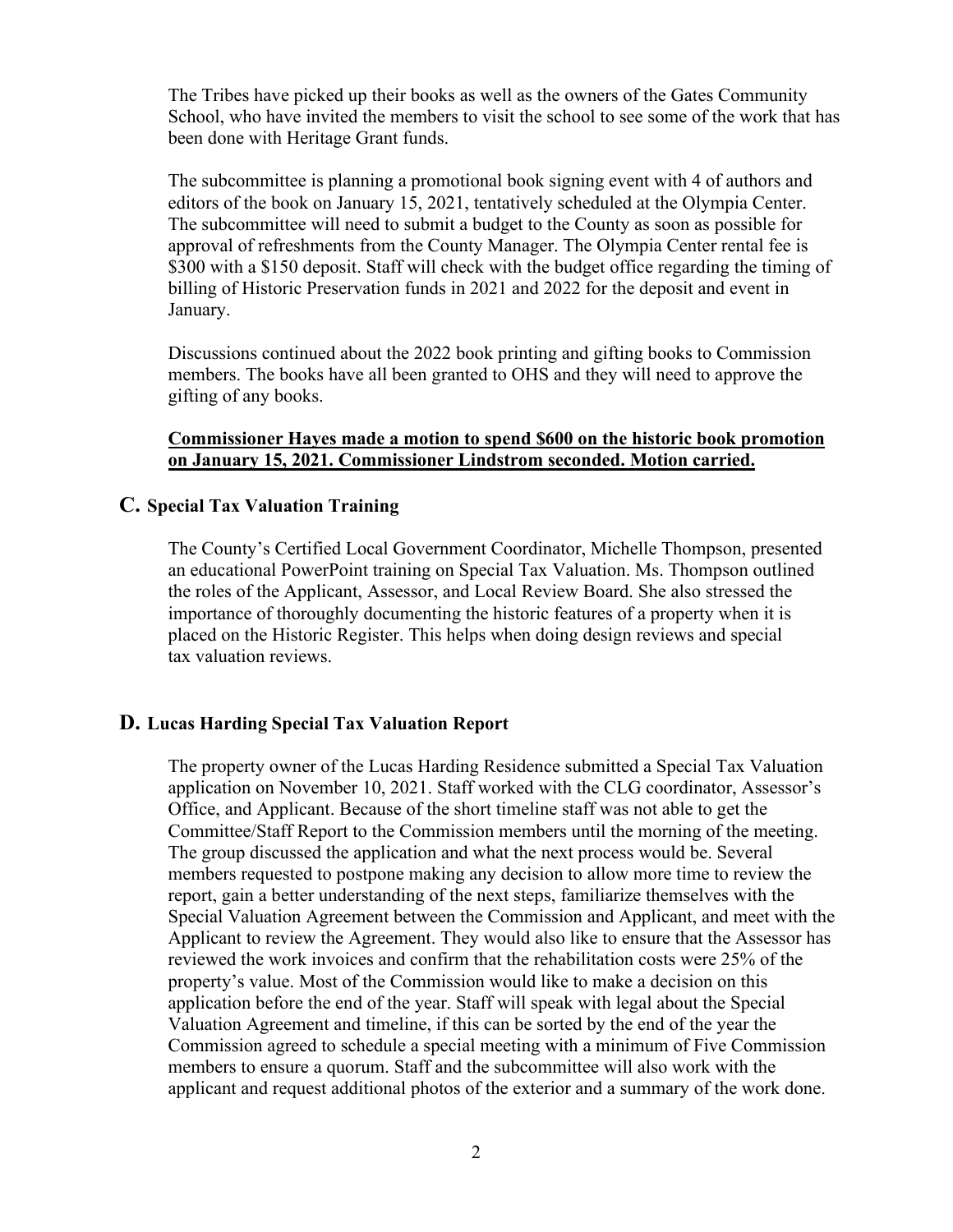**Commissioner Hayes made a motion to postpone the decision until next year's first meeting, UNLESS staff can confirm that the costs of the rehabilitation are 25% of the value of the home and have the Special Valuation Agreement reviewed by the subcommittee and applicant. If these things can be done the Historic Commission will hold a special session to decide the application. Commissioner Taylor seconded. Motion carried. Call to vote, six in favor.**

## **E. RAC Interpretive Panels Update**

Commissioner Lindstrom gave a brief update on his progress with the project. He requested that the subcommittee hold a meeting to prioritize the designing of the panels, because the writing cannot be done until a design is created. The subcommittee agreed to arrange a meeting for January 6, 2021.

Commissioner Kirkwood is talking to a second structural engineer for the work. He also suggested changing the location to allow for ADA parking.

## **F. Renaming of Squaw Point**

Commissioner Kirkwood was contacted by Shanna Stevenson requesting that the Historic Commission assists the Squaxin Island Tribe with removing the derogatory name "Squaw Point" from maps. They will be going to the Board of Geographic Names to request the change to a Loushootseed name.

#### **G. Joint Washington Trust for Historic Preservation Membership**

Staff has not made any progress on this request.

### **H. Plaques**

Staff has not made any progress on this request.

#### **I. Staff updates**

- The 2022 budget will be confirmed at the end of the year, it is likely that all the Historic Commission requests will be officially approved.
- The dedication of the Howard Point Marker is tentatively scheduled for February 26, 20222 and members of the Historic Commission and BoCC are invited to attend.

## **J. Other Business**

- Commissioner Kirkwood knows of a property owner in Grand Mound wanting to apply for placement to the Historic Register.
- Commissioner Balsley's guests on his radio show Coffee with Ken were Gerry Alexander and Greg Griffiths.